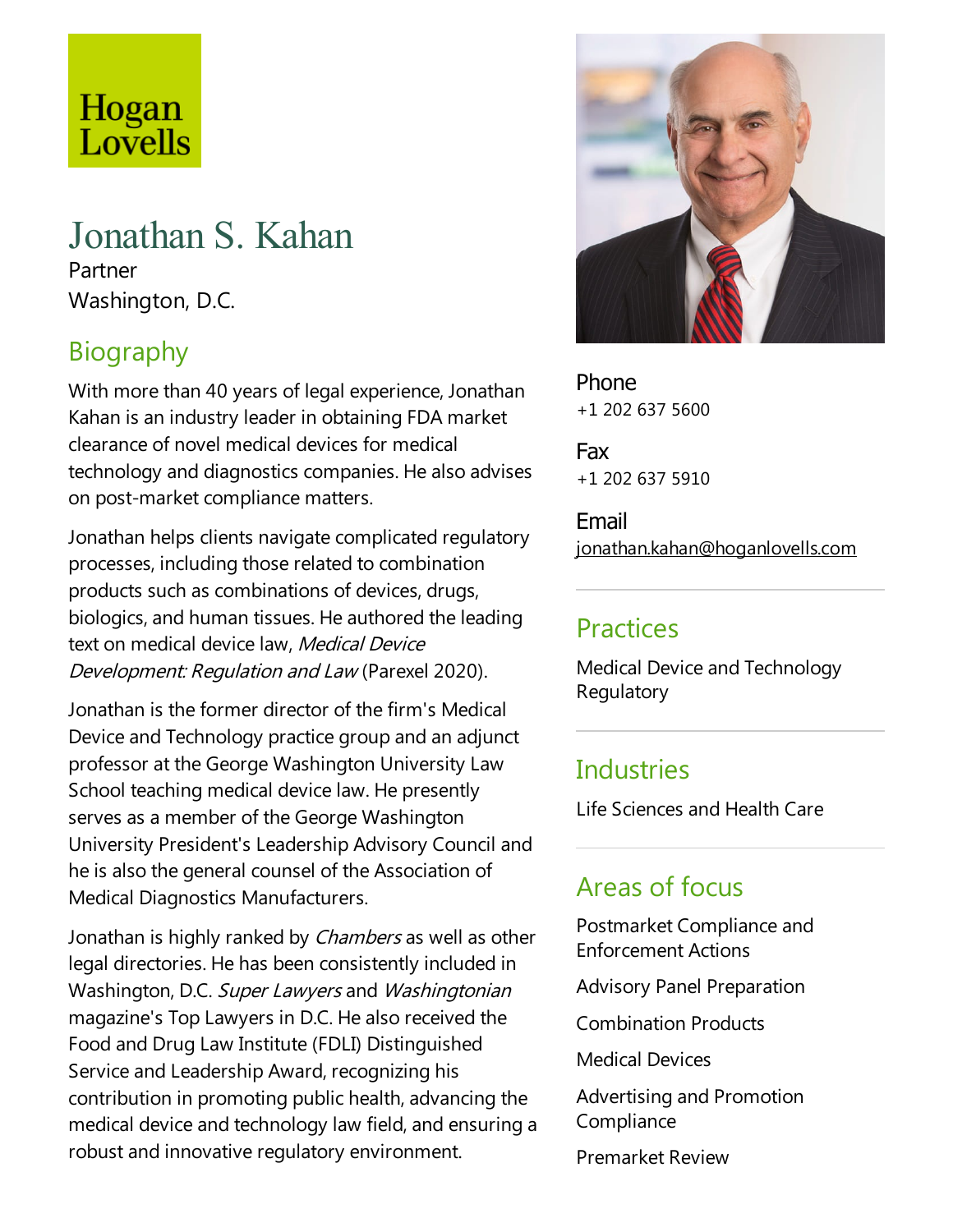#### Representative experience

Assisted client in obtaining premarket approval (PMA) for a novel medical device to treat brain cancer.

Assisted client in obtaining a Humanitarian Device Exemption approval for a novel device that brings sight to patients blinded by retinitis pigmentosa.

Represented a medical device client in resolving a civil money penalty proceeding brought by the FDA.

Assisted client in obtaining de novo reclassification for a novel pill camera for imaging lesions in the colon.

Assisted clients in obtaining  $510(k)$  clearance for multiple proton beam therapy systems.

Assisted client in obtaining PMA for a novel gastric balloon system for the treatment of obesity.

Assisted numerous clients in the filing of a Requests for Designation with the FDA OCP and obtaining a favorable device jurisdictional rulings.

Advised client regarding whether clinical decision software was regulated by the FDA as a medical device.

## Awards and rankings

- **Healthcare: Pharmaceutical/Medical Products** Regulatory (District of Columbia), Senior Statespeople, Chambers USA, 2019-2020
- **Healthcare: Pharmaceutical/Medical Products** Regulatory (District of Columbia), Chambers USA, 2006-2020
- **Healthcare: Life Sciences, Recommended, Legal 500** US, 2020
- Distinguished Service and Leadership Award, Food and Drug Law Institute, 2020
- **Life Sciences: Regulatory/Compliance (Nationwide),** Recognised Practitioner, Chambers USA, 2017-2019
- Hall of Fame, LMG Life Sciences, 2019
- Food and Drugs, Super Lawyers, 2009-2018
- **FIDA Law, Best Lawyers in America, 2015**

## Education and admissions

### Education

J.D., The George Washington University Law School, with honors, Order of the Coif, 1973

B.A.,The George Washington University, with honors, Phi Beta Kappa, 1970

## **Memberships**

General Counsel, Association of Medical Diagnostics Manufacturers

Member, American Bar Association

Member, Editorial Advisory Board, MD&DI

#### Bar admissions and qualifications

District of Columbia

#### **Court admissions**

U.S. Supreme Court

U.S. Court of Appeals, District of Columbia Circuit

U.S. District Court, District of Columbia